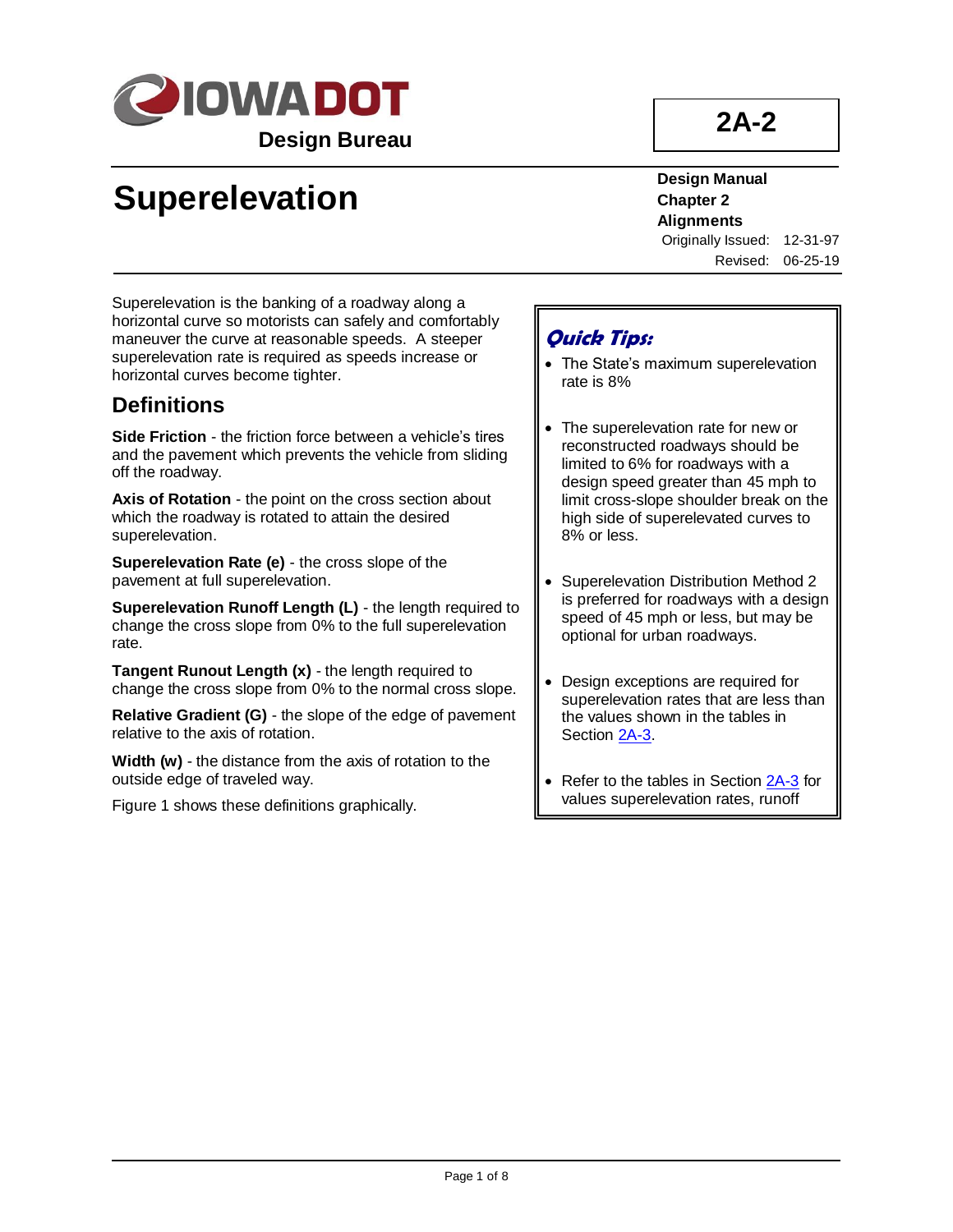



# **Superelevation Rate (e)**

In Iowa the superelevation rate is limited to a maximum of 8%. This reduces the risk of slow moving vehicles sliding down a superelevated roadway during winter conditions. For new construction, the superelevation rate is limited to 6%. This allows the shoulders to slope away from the driving lanes without exceeding AASHTO's 8 percent maximum value for crossover breaks. The superelevation rate for new urban facilities is usually limited to 4% due to the frequency of cross streets, driveways, and entrances adjoining the curve, as well as the possibility of vehicles stopping on the curve at signalized intersections. Refer to Section 1C-1 for maximum superelevation rates for 3R projects and new construction or reconstruction projects.

# **Superelevation and Side Friction Factor**

Superelevation rate and side friction demand, also referred to as the side friction factor, establish radii for horizontal curves. Side friction factor represents the friction between the tires and pavement surface. This friction results in a lateral acceleration that acts upon a vehicle, and which occupants within the vehicle can feel. Like superelevation, side friction factor is limited for design speeds.

## **Maximum Side Friction Factors (fmax)**

When establishing the maximum side friction factor to use for horizontal curve design, the vehicle's need for side friction, as well as driver comfort, must be taken into account.

### **Side Friction (vehicle's need)**

A vehicle will begin to skid when the side friction demand equals or exceeds the maximum amount of friction that can be developed between the tires and the pavement. This maximum friction, with a factor of safety to account for variations in the speed, tire conditions, and pavement conditions, is the maximum design friction factor based upon vehicle need.

### **Side Friction (driver comfort)**

Through a horizontal curve, drivers can experience a feeling of being pushed outward. If this feeling becomes uncomfortable, the driver will compensate by flattening out their path or braking, or both, to reduce lateral acceleration to an acceptable level. Often the driver's comfort determines superelevation requirements, not the vehicle and roadway characteristics. On low speed roadways, drivers will accept more lateral acceleration, thus permitting a larger side friction factor. As speeds increase, drivers become less tolerant of lateral acceleration, requiring a reduction in side friction factor.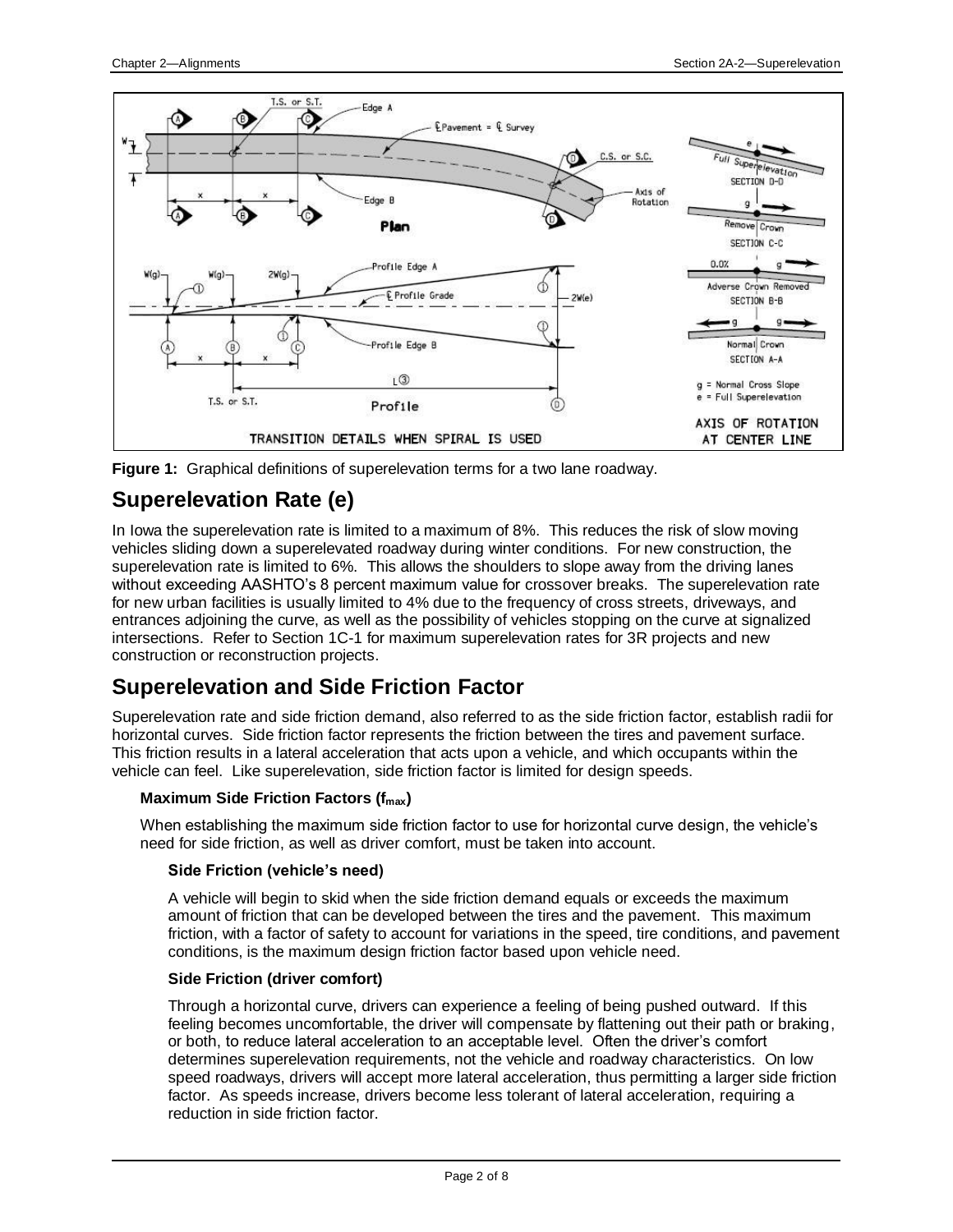Based upon research of the above factors, **A AASHTO's** *A Policy on Geometric Design of Highways [and Streets](01b-01/APolicyonGeometricDesign.pdf)* lists maximum side friction factors for use in design of horizontal curves. These are summarized in Table 1 below.

| Design Speed<br>(mph) | fmax   | <b>Design Speed</b><br>(mph) | f <sub>max</sub> |
|-----------------------|--------|------------------------------|------------------|
| 15                    | 0.32   | 50                           | 0.14             |
| 20                    | 0.27   | 55                           | 0.13             |
| 25                    | 0.23   | 60                           | 0.12             |
| 30                    | 0.20   | 65                           | 0.11             |
| 35                    | 0.18   | 70                           | 0.10             |
| 40                    | 0.16   | 75                           | 0.09             |
| 45                    | 0.15   | 80                           | 0.08             |
| $\sim$<br>$0.001$ 1   | $\sim$ | $\sim$ 0011 T.L. 0.7         |                  |

|  |  | Table 1: Maximum side friction factors ( $f_{\mathit{max}}$ ). |  |  |  |  |
|--|--|----------------------------------------------------------------|--|--|--|--|
|--|--|----------------------------------------------------------------|--|--|--|--|

Source: AASHTO Greenbook 2011 Table 3-7.



Curves should not be designed with side friction factors greater than the values shown in Table 1.

# **Distribution of Superelevation (e) and Side Friction (***f***)**

Chapter 3 of AASHTO's *[A Policy on Geometric Design of Highways and Streets](01b-01/APolicyonGeometricDesign.pdf)* discusses five methods of controlling lateral acceleration on curves using e, *f*, or both. Iowa DOT uses distribution Method 2 and Method 5 depending upon the type of roadway.

# **Low Speed Roadways**

Method 2 is commonly used for low speed roadways. With Method 2, side friction is primarily used to control lateral acceleration, and superelevation is added to radii after the maximum side friction factor has been used. Superelevation is not needed for radii that require less than the maximum friction factors shown in Table 1. Distribution Method 2 increases the lateral acceleration, creating some additional discomfort to the driver for some curves.

### **Urban Roadways**

Drivers are willing to accept more discomfort on roadways in urban areas, due to the anticipation of more critical conditions. In addition, several factors make it difficult, if not impossible, to apply superelevation to urban roadways:

- Frequency of cross streets and driveways.
- Vehicles stopping on curves at signalized intersections.
- Meeting the grade of adjacent properties.
- Surface drainage.
- Pedestrian ramps.
- Wider pavement area.

#### **Ramps**

Method 2 superelevation distribution is also well suited for curves on ramps near at-grade terminals. Curves near at-grade terminals are usually short and drivers are traveling at reduced speeds.

The relationship between superelevation rate and minimum radius for Method 2 distribution can be expressed as follows:

$$
R = \frac{V^2}{15(0.01e + f_{max})}
$$

where:

 $V =$  design speed, mph.

e = superelevation rate, %.

*fmax* = maximum friction factor for the design speed.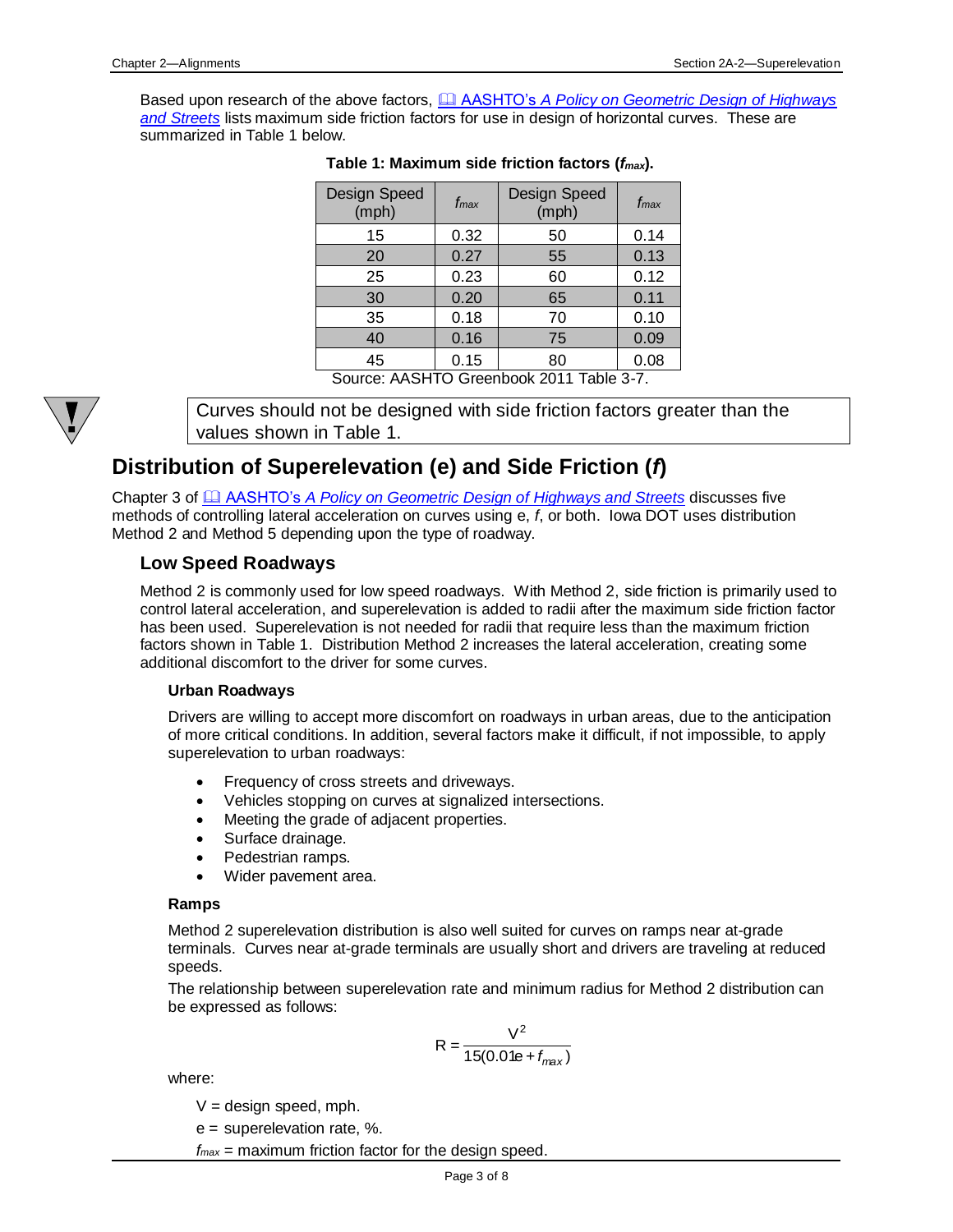#### $R =$ Radius of the curve, feet.

Table 10 [of Section 2A-3](02a-03.pdf) provides minimum turning radii for various superelevation rates and design speeds, based upon Method 2 distribution.

### **High Speed Roadways**

Method 5 is used for high speed roadways. With Method 5, side friction and superelevation are both applied using a curvilinear relationship with the inverse of the radius.

At higher speeds, drivers are less comfortable with lateral acceleration through curves. Method 5, works well for determining the distribution of superelevation and side friction for high speed roadways, because superelevation is progressively added as speed increases.

Superelevation tables for high speed roadways are included in [Section 2A-3.](02a-03.pdf) The superelevation rate for Method 5 distribution can also be calculated manually using the equations provided in  $\Box$ AASHTO's *[A Policy on Geometric Design of Highways and Streets](01b-01/APolicyonGeometricDesign.pdf)*. An Excel file has been created using these formulas and is provided at the link below.

[Superelevation Spreadsheet](02A-02/SuperelevationCalculation.xls)

**Note:** When calculating superelevation rates manually, round values of e up to the nearest 2/10ths of a percent for new construction. AAHSTO notes precision greater than 2/10ths of a percent is not necessary.

Method 5 superelevation distribution should be used for curves on ramps near free-flow terminals and curves on directional and semi-directional ramps.

# **Axis of Rotation**

The axis of rotation is the point on the cross section about which the roadway is rotated to attain the desired superelevation. For standard situations, the axis of rotation is shown on the appropriate Standard Road Plan [\(PV series\)](../stdplne_pv).



For cases not covered by the Standards, the axis of rotation should be clearly shown on the typical cross section and modified superelevation detail.

## **Undivided Roadways**

Undivided roadways should be superelevated with the axis of rotation at the roadway's centerline (see Figure 2).



**Figure 2:** The axis of rotation for undivided highways.

Highways with painted medians are rotated about the centerline [\(See Section 3E-1](03e-01.pdf) for medians details).

## **Divided Roadways**

#### **Depressed Medians**

Multi-lane roadways with depressed medians should be superelevated with the axis of rotation at the median edges of the [traveled way](01b-01/TraveledWay.pdf) (see Figure 3). With this method, the cross section of the median remains relatively uniform. This method is also used for two-lane roadways that will ultimately become one direction of a divided highway.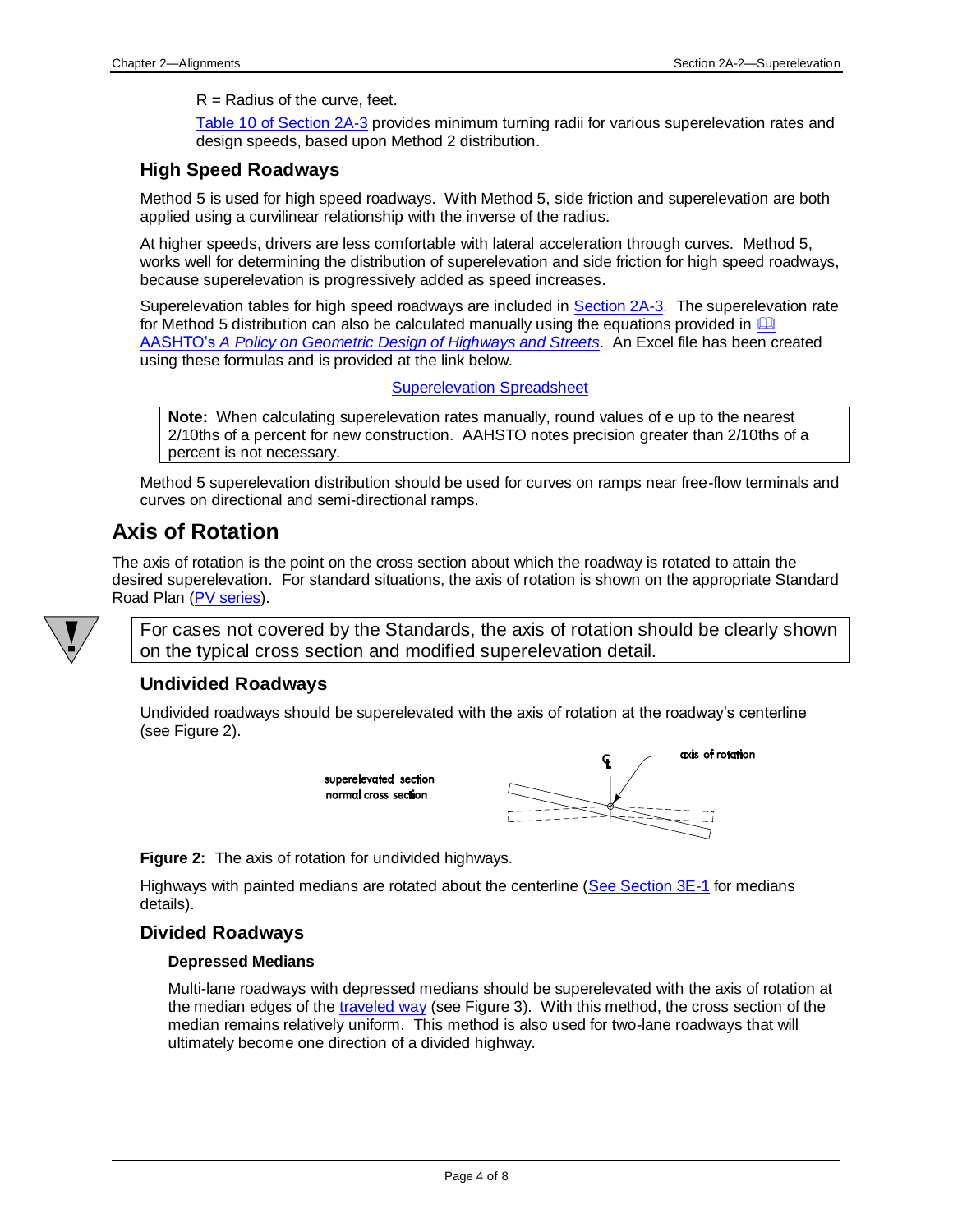



Although AASHTO's *[A Policy on Geometric Design of Highways and Streets](01b-01/APolicyonGeometricDesign.pdf)* suggests moving the axis of rotation back to the roadway centerlines for wider medians, the Department's policy is to keep the axis of rotation at the median edge of the traveled way, regardless of median width. This method may require additional earthwork, but it is preferred for reasons of constructability, simplicity of design, and the appearance of a uniform median cross section. Facilities that have wide medians with independent profile grades and/or construction centerlines may be treated as two-lane (undivided) highways, if the resulting median cross section is acceptable.

#### **Closed Medians**

Roadways with closed medians (concrete barrier rail) should be superelevated with the axis of rotation at the inside edge of the travel way with the profile grade at the centerline of the roadway. Maintaining a uniform cross-section for the median pad is preferred in order to simplify design and construction by having a roadway without a split median barrier.

With this method, to maintain a uniform median pad cross-section and to maintain high side and low side shoulder treatments described in [Section 3C-3,](03c-03.pdf) the axis of rotation profile reference line does not coincide with the profile grade line. The axis of rotation profile reference line is also not shown as a horizontal line like other roadways without a closed median, See Standard Road Plan [PV-305](../SRP/IndividualStandards/epv305.pdf) for details.



The superelevation tools through GEOPAK do not automatically create superelevation shapes for closed median roadways as described above. The designer has to modify the superelevation input file to rotate the shoulders and pavement sections as shown on the Standard Road Plans.

## **Ramps**

The axis of rotation for ramps should be at the baseline. The baseline is usually located to the right side of the direction of travel.

# **Superelevation Transitions**

To provide comfort and safety, superelevation should be introduced and removed uniformly. The distance required to transition into and out of superelevation is a function of the relative gradient, width of pavement rotated, and superelevation rate.

## **Relative Gradient**

The slope of the edge of pavement relative to the axis of rotation is referred to as "the relative gradient" (G). Figure 4 shows the relationship between relative transition length (L), superelevation (e), and pavement width (w).



**Figure 4:** Runoff length and superelevation.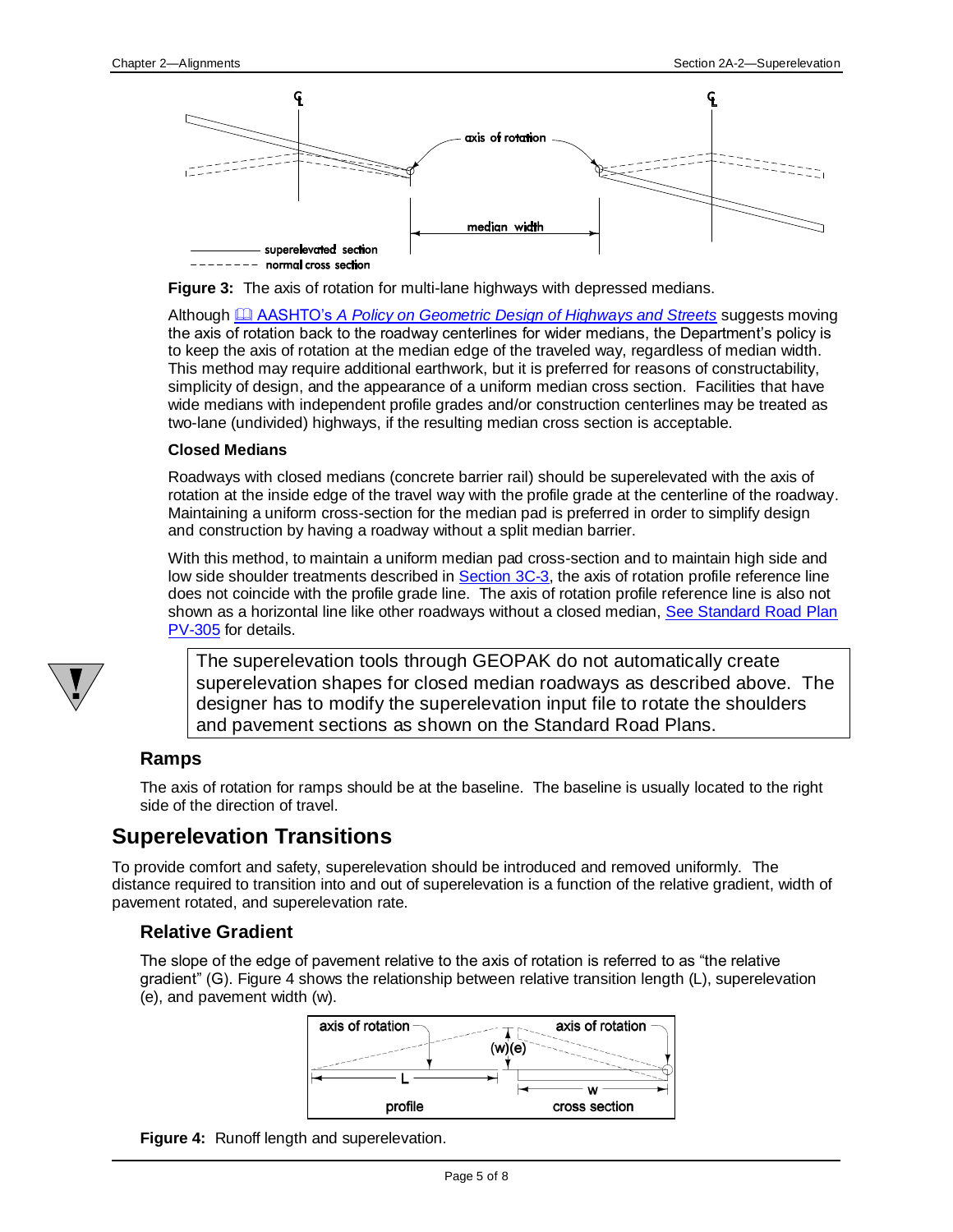$$
G = \frac{w \times e}{L}
$$

Maximum design values for the relative gradient are shown in Table 2.

|  | Table 2: Maximum relative gradients. |  |  |
|--|--------------------------------------|--|--|
|--|--------------------------------------|--|--|

| Design Speed<br>(mph) | Maximum Relative Gradient, %, (and Equivalent Maximum Relative Slopes)<br>for profiles between the edge of a two-lane roadway and the axis of rotation |                                          |  |
|-----------------------|--------------------------------------------------------------------------------------------------------------------------------------------------------|------------------------------------------|--|
|                       | Maximum Relative Gradient (G)                                                                                                                          | <b>Equivalent Maximum Relative Slope</b> |  |
| 15                    | 0.78                                                                                                                                                   | 1:128                                    |  |
| 20                    | 0.74                                                                                                                                                   | 1:135                                    |  |
| 25                    | 0.70                                                                                                                                                   | 1:143                                    |  |
| 30                    | 0.66                                                                                                                                                   | 1:152                                    |  |
| 35                    | 0.62                                                                                                                                                   | 1:161                                    |  |
| 40                    | 0.58                                                                                                                                                   | 1:172                                    |  |
| 45                    | 0.54                                                                                                                                                   | 1:185                                    |  |
| 50                    | 0.50                                                                                                                                                   | 1:200                                    |  |
| 55                    | 0.47                                                                                                                                                   | 1:213                                    |  |
| 60                    | 0.45                                                                                                                                                   | 1:222                                    |  |
| 65                    | 0.43                                                                                                                                                   | 1:233                                    |  |
| 70                    | 0.40                                                                                                                                                   | 1:250                                    |  |
| 75                    | 0.38                                                                                                                                                   | 1:263                                    |  |
| 80                    | 0.35                                                                                                                                                   | 1:286                                    |  |

Source: AASHTO Greenbook 2011 Table 3-15.

## **Superelevation Runoff Length**

Runoff length is the length required to transition the outside lane(s) of the roadway from a zero (flat) cross slope to full superelevation, or vice versa. The following formula is used to determine the runoff length (L).

$$
L = \frac{12e}{G} \alpha
$$

where:

- $e =$  full superelevation  $(\%)$
- $G =$  Relative gradient  $(\%)$
- $\alpha$  = adjustment factor (dimensionless) to account for the number of lanes being rotated. See table 3 for common values.

|  | Table 3: Adjustment factor for common roadway widths. |  |  |
|--|-------------------------------------------------------|--|--|
|--|-------------------------------------------------------|--|--|

| <b>Roadway Type</b>                                    | α    |
|--------------------------------------------------------|------|
| two lane undivided ( $w = 12$ ft)                      | 1.00 |
| four lane divided ( $w = 24$ ft)                       | 1.50 |
| six lane divided ( $w = 36$ ft)                        | 2.00 |
| six lane divided with inside shoulder ( $w = 46$ ft)   | 2.42 |
| eight lane divided ( $w = 48$ ft)                      | 2.50 |
| eight lane divided with inside shoulder ( $w = 58$ ft) | 2.92 |
| standard ramp ( $w = 16$ ft)                           | 1.17 |
| standard loop ( $w = 18$ ft)                           | 1.25 |

The adjustment factor ( $\alpha$ ) for different roadway widths can be calculated manually using the following equation: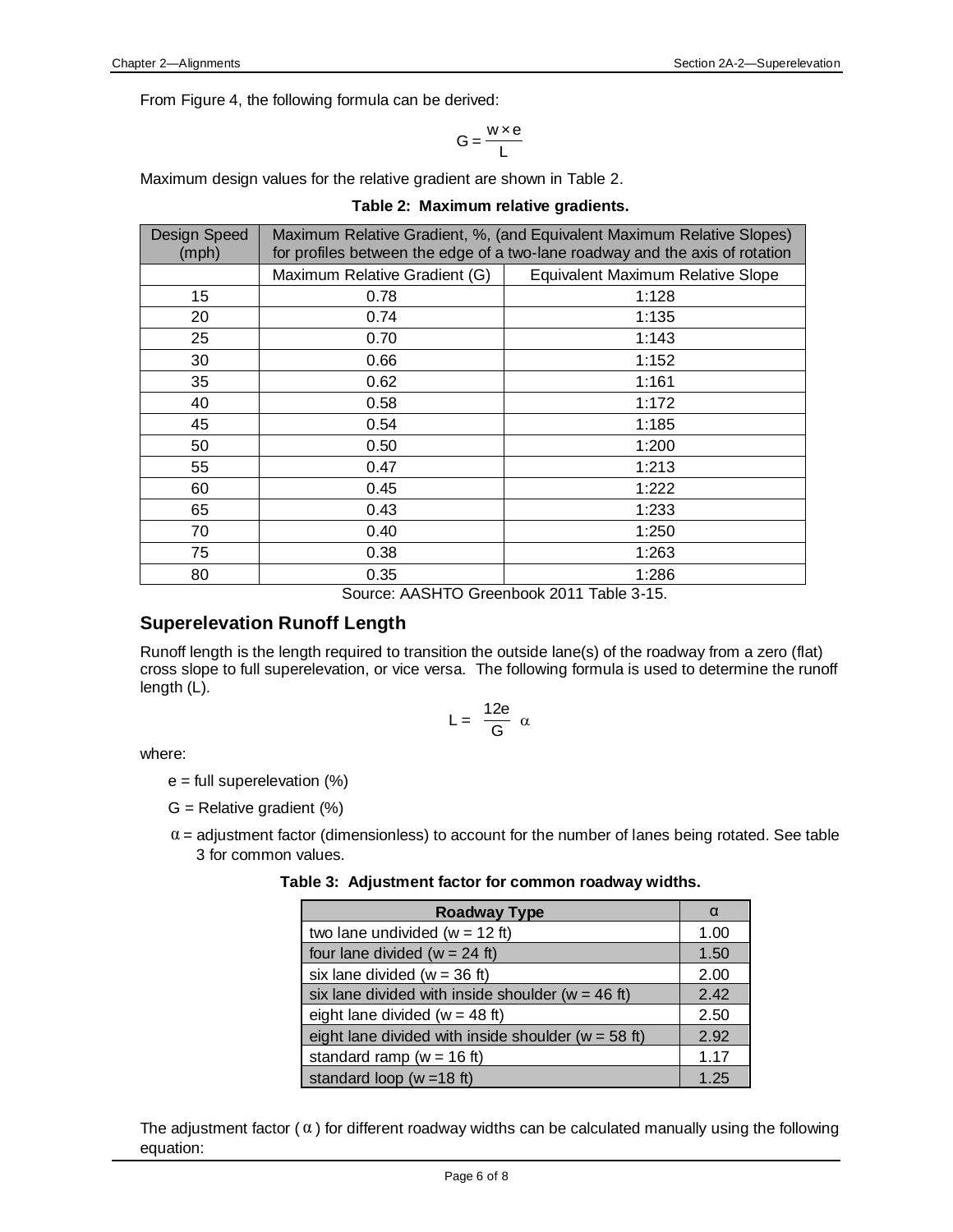$$
\alpha = 1 + 0.0417(w - 12)
$$

where:

 $w =$  the distance from the axis of rotation to the outside edge of traveled way (ft)

# **Runout Length**

The runout length (x) is the length required to transition the outside lane(s) of the roadway from a normal crowned section to a point where the outside lane(s) have zero (flat) cross slope, known as the point where the roadway removes adverse crown. For consistency, the same relative gradient is used. This means the ratio of the transition length to the runoff length is the same as the ratio of the normal cross slope to the full superelevation:

> e  $\frac{x}{L} = \frac{g}{e}$ x

where:

 $x =$  runout length, feet.

 $L =$  superelevation runoff length, feet.

 $g$  = normal cross slope, %.

e = full superelevation, %.

From this, the runout length is determined as:

$$
x = \frac{g}{e}L
$$

where x, L, g, and e are as explained above.

# **Placing Superelevation Transition**

How superelevation transition is placed is critical to driver safety and comfort. If all the transition is placed prior to the curve, the driver, while on the tangent, is forced to steer in a direction opposite the curve to avoid drifting into opposing lanes. If all the superelevation transition is placed in the curve, the lateral acceleration the driver experiences upon entering the curve may be intolerable. In addition, side friction may not be sufficient to prevent the vehicle from skidding off the road. Two methods for overcoming these problems are:

- Place superelevation transition in a spiral curve transition, or
- If a spiral curve is not used, place a portion of the superelevation transition in the tangent, and the rest in the horizontal curve.

The superelevation tables in [Section 2A-3](02a-03.pdf) provide maximum radii for which spiral curves should be used to introduce superelevation transition. These maximums are found in **EL AASHTO's A Policy on** *[Geometric Design of Highways and Streets](01b-01/APolicyonGeometricDesign.pdf)*. They are based on curve radii which suggests an operational and safety benefit from the use of spiral transition curves. The length of the spiral should be set equal to the runoff length.

If a spiral curve is not used, 70 percent of the superelevation runoff length is developed on the tangent section of the roadway, with 30 percent developed on the circular curve. The variable (m) on the Standard Road Plans represents the 30 percent of the superelevation runoff developed on the circular curve. Superelevation at the PC or PT of a curve is equal to 0.70(e).

Other proportions (60 percent to 90 percent) of the runoff length placed on the tangent section are acceptable where site conditions do not allow 70 percent. If site conditions require this, the Designer must include a modified standard road plan in the construction plan set detailing the non-standard proportion.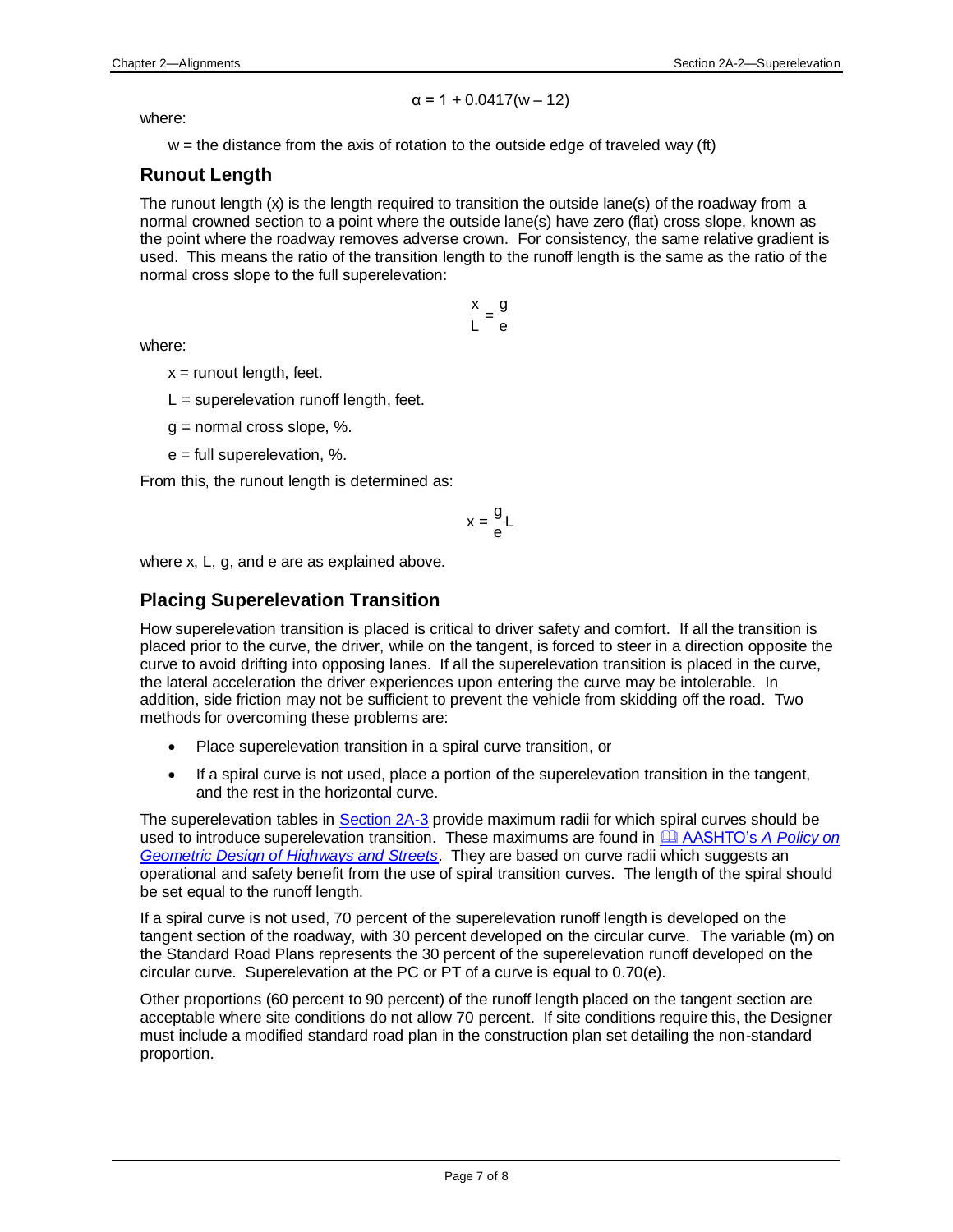# **Auxiliary Lanes**

# **Low Side of Superelevated Roadways**

Acceleration lanes on the low side of a superelevated roadway should have the same cross slope as the adjacent pavement and match the superelevation rate of transition.

# **High Side of Superelevated Roadways**

Acceleration lanes on the highside of a superelevated roadway preferably should have the same cross slope as the adjacent pavement. Normally the cross slope of an acceleration lane will need to transition downward from the adjacent pavement near an intersection, creating a crossover crown line. Desirably the algebraic difference in the crossover crown line should be limited to 4 or 5 percent. Table 4 from Exhibit 9-49 in AASHTO's *[A Policy on Geometric Design of Highways and Streets](01b-01/APolicyonGeometricDesign.pdf)*, suggests the maximum differences in crossover crown lines, related to the speed of the turning roadway at an intersection.

### **Table 4: Maximum Algebraic Difference in Cross Slope at Turning Roadway Terminals.**

| Design speed of exit or<br>entrance curve (mph) | Maximum algebraic<br>difference in cross slope<br>at crossover line (%) |
|-------------------------------------------------|-------------------------------------------------------------------------|
| 20 and under                                    | 5.0 to 8.0                                                              |
| 25 and 30                                       | 5.0 to 6.0                                                              |
| 35 and over                                     | 4.0 to $5.0$                                                            |

Source: AASHTO Greenbook 2011 Table 9-20.

# **Cross Slope Transition**

Preferably the cross slope rate of transition for the auxiliary lane should equal the cross slope rate of transition of the adjacent pavement. In areas near an intersection a faster rate of transition may be desirable.

The designer should refer to Table 2 for the maximum grade change in the profile edge of pavement to determine the maximum rate of transition per station.

For example: If the design speed of the limiting curve of a turning roadway has a design speed of 15 mph, the relative gradient of the edge of pavement is 0.78 (1:128). This results in a rate of change in cross slope of 6.5% for a 12 foot lane per station (100 ft).

$$
\frac{\mathsf{L} \times \mathsf{G}}{\mathsf{w}} = \frac{100 \times 0.78}{12} = 6.5\%
$$

# **Shoulder Treatment in Superelevated Curves**

See [Section 3C-3.](03c-03.pdf)